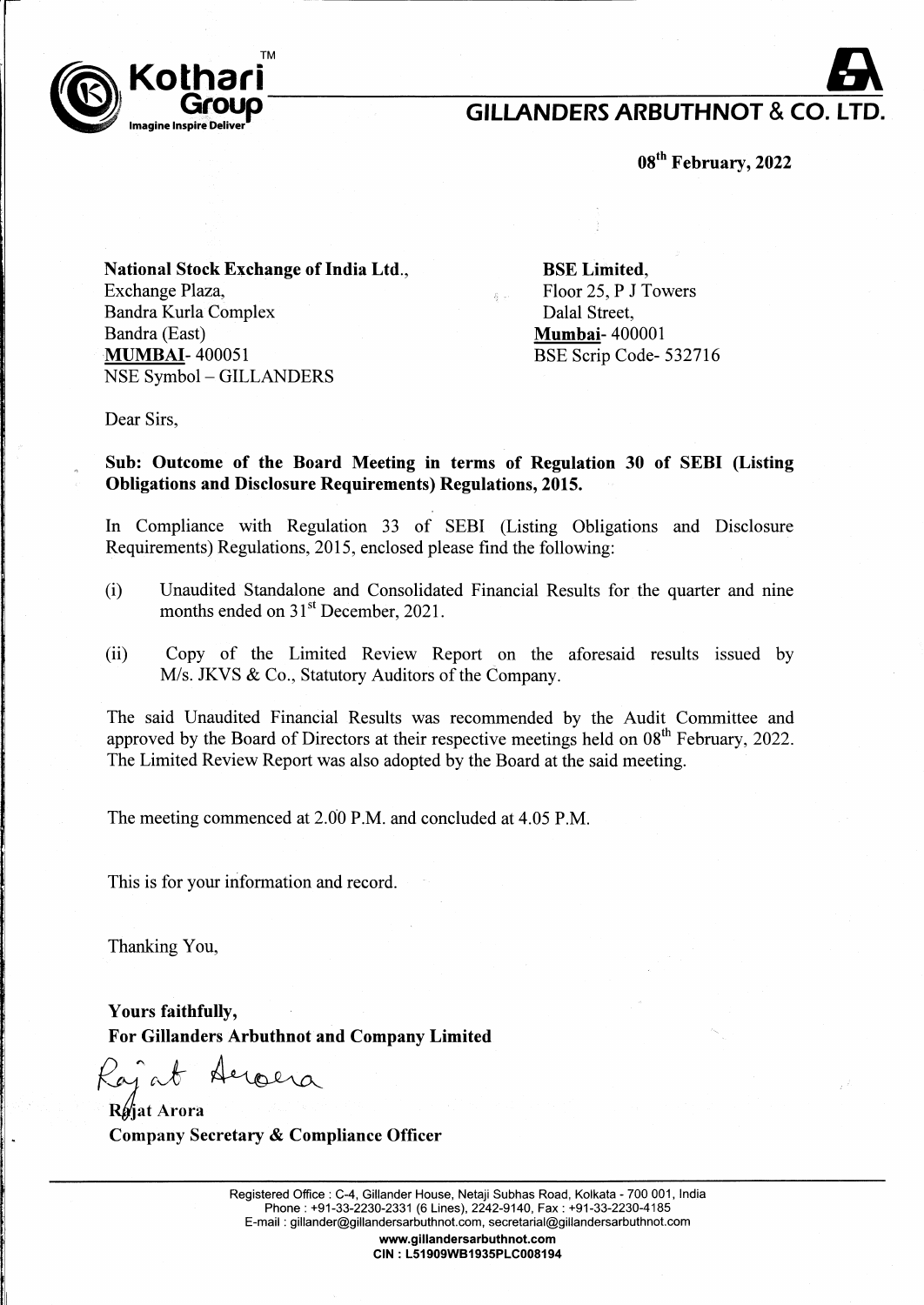#### GILLANDERS ARBUTHNOT AND COMPANY LIMITED

CIN : L51909WB1935PLC008194

Registered office : C-4 Gillander House, Netaji Subhas Road, Kolkata - 700001, Phone : (033) 2230 2331 (6 Lines), Fax : (033) 2230 4185

E-mail : glllanders@lglllandersarbuthnot.com, Website : www.glllandersarbuthnot.com

#### STATEMENT OF UNAUDITED STANDALONE FINANCIAL RESULTS FOR THE QUARTER AND NINE MONTHS ENDED 31ST DECEMBER 2021

(Rs In lakhs)

|                    |                                                                                              | <b>Quarter Ended</b> |                   | <b>Nine Months Ended</b> |                   | Year Ended  |             |
|--------------------|----------------------------------------------------------------------------------------------|----------------------|-------------------|--------------------------|-------------------|-------------|-------------|
| <b>Particulars</b> |                                                                                              | 31-Dec-21            | 30-Sep-21         | 31-Dec-20                | 31-Dec-21         | 31-Dec-20   | 31-Mar-21   |
|                    |                                                                                              | (Unaudited)          | (Unaudited)       | (Unaudited)              | (Unaudited)       | (Unaudited) | (Audited)   |
|                    | <b>Revenue from Operations</b>                                                               | 11,085.33            | 12,213.78         | 9,616.17                 | 29,198.71         | 29,558.63   | 39,110.03   |
|                    | II Other Income                                                                              | 306.05               | 331.52            | (7.63)                   | 1,301.24          | 621.09      | 902.08      |
|                    | III Total Income (I+II)                                                                      | 11,391.38            | 12,545.30         | 9,608.54                 | 30,499.95         | 30,179.72   | 40,012.11   |
|                    | IV Expenses:                                                                                 |                      |                   |                          |                   |             |             |
|                    | <b>Cost of Materials Consumed</b>                                                            | 2,745.16             | 2,823.17          | 1,996.85                 | 7,496.40          | 5,608.61    | 7,278.99    |
|                    | Purchases of Stock-in-Trade                                                                  | 1,459.21             | 2,229.64          | 1,637.92                 | 4,101.35          | 2,589.09    | 3,255.38    |
|                    | Changes in Inventories of Finished Goods, Work-in-progress and<br>Stock-in-Trade             | (60.05)              | (1,511.00)        | 422.08                   | (3,734.86)        | 1,265.00    | 4,196.64    |
|                    | <b>Employee Benefits Expense</b>                                                             | 2,672.96             | 3,152.66          | 2,879.50                 | 8,450.79          | 8,364.10    | 10,702.66   |
|                    | <b>Finance Costs</b>                                                                         | 460.62               | 519.27            | 751.60                   | 1,516.64          | 2,573.56    | 3.165.29    |
|                    | Depreciation and Amortisation Expense                                                        | 227.45               | 231.17            | 325.59                   | 676.76            | 956.57      | 1,194.60    |
|                    | Power and Fuel                                                                               | 1,089.32             | 1,214.29          | 1,137.09                 | 3,134.39          | 3,096.46    | 3,865.35    |
|                    | Jobs on Contract                                                                             | 237.36               | 146.84            | 293.05                   | 575.53            | 685.44      | 1,024.90    |
|                    | <b>Other Expenses</b>                                                                        | 1,649.78             | 1,721.01          | 1,275.27                 | 5,167.08          | 4,371.61    | 6,078.54    |
|                    | <b>Total Expenses (IV)</b>                                                                   | 10,481.81            | 10,527.05         | 10,718.95                | 27,384.08         | 29,510.44   | 40,762.35   |
|                    | V Profit/ (Loss) Before Exceptional Item and Tax (III-IV)                                    | 909.57               | 2,018.25          | (1, 110.41)              | 3,115.87          | 669.28      | (750.24)    |
|                    | <b>Exceptional Item</b>                                                                      |                      | ę.                | (1,437.84)               |                   | (1, 437.84) | (224.20)    |
|                    | VI Profit / (Loss) before Tax                                                                | 909.57               | 2,018.25          | (2,548.25)               | 3,115.87          | (768.56)    | (974.44)    |
|                    | <b>VII Tax Expenses</b><br>- Current Tax<br>- Deferred Tax                                   | 90.63                | 130.72            |                          | 221.35            |             |             |
|                    | VIII Profit /(Loss) for the period (VI-VII)                                                  | 818.94               | 1,887.53          | (2,548.25)               | 2,894.52          | (768.56)    | (974.44)    |
|                    | IX Other Comprehensive Income                                                                |                      |                   |                          |                   |             |             |
|                    | Items that will not be reclassified to profit and loss<br>Income tax relating to these items | 4.71<br>(1.69)       | 173.08<br>(18.47) | (1.21)                   | 124.42<br>(20.16) | 20.96       | (171.76)    |
|                    | Other Comprehensive Income for the period (IX)                                               | 3.02                 | 154.61            | (1.21)                   | 104.26            | 20.96       | (171.76)    |
|                    | X Total Comprehensive Income for the period (VIII+IX)                                        | 821.96               | 2,042.14          | (2,549.46)               | 2,998.78          | (747.60)    | (1, 146.20) |
|                    | XI Paid-up Equity Share Capital (Face Value of Rs 10 each)                                   | 2,134.23             | 2,134.23          | 2,134.23                 | 2,134.23          | 2,134.23    | 2,134.23    |
|                    | <b>XII</b> Other Equity                                                                      |                      |                   |                          |                   |             | 21,512.15   |
|                    | XIII Earnings per equity share                                                               |                      |                   |                          |                   |             |             |
|                    | Basic & Diluted (not annualised)                                                             | 3.84                 | 8.84              | (11.94)                  | 13.56             | (3.60)      | (4.57)      |

 $\boldsymbol{\mathfrak{a}}$ 



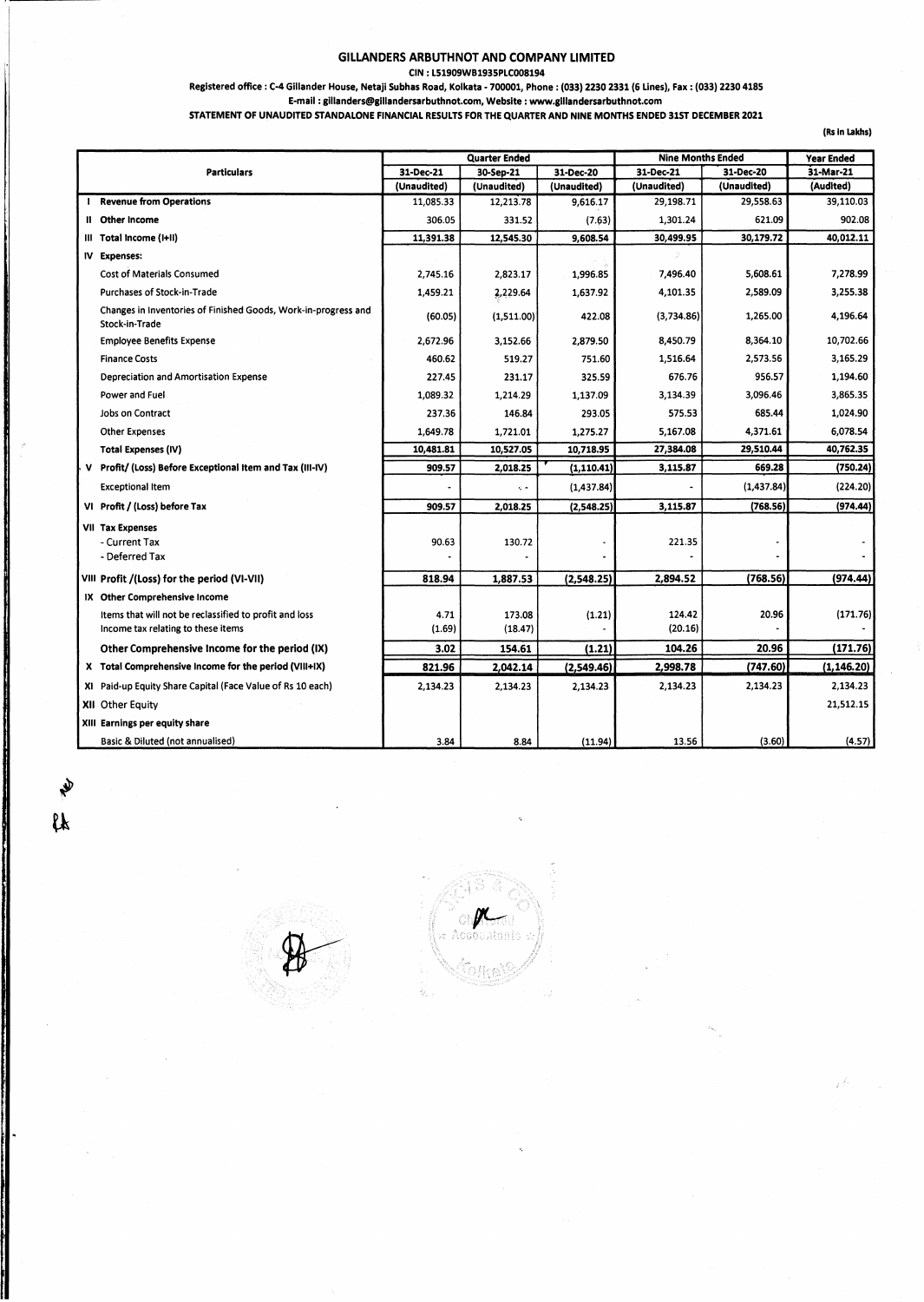#### GILLANDERS ARBUTHNOT AND COMPANY LIMITED CIN : L51909WB1935PLC008194

#### UNAUDITED STANDALONE SEGMENT WISE REVENUE, RESULTS, ASSETS & LIABILITIES

(Rs. In Lakhs)

|                                                  |             | <b>Quarter Ended</b> |               | <b>Nine Months Ended</b> | <b>Year Ended</b> |             |
|--------------------------------------------------|-------------|----------------------|---------------|--------------------------|-------------------|-------------|
| <b>Particulars</b>                               | 31-Dec-21   | 30-Sep-21            | 31-Dec-20     | 31-Dec-21                | 31-Dec-20         | 31-Mar-21   |
|                                                  | (Unaudited) | (Unaudited)          | (Unaudited)   | (Unaudited)              | (Unaudited)       | (Audited)   |
| 1 Segment Revenue                                |             |                      |               |                          |                   |             |
| (Sales/Income from Operations)                   |             |                      |               |                          |                   |             |
| a) Tea                                           | 5,981.10    | 7,504.57             | 4,720.74      | 15,867.65                | 16,468.17         | 20,869.10   |
| b) Property                                      | 237.94      | 231.60               | 237.65        | 699.43                   | 741.10            | 962.87      |
| c) Textiles                                      | 4,264.19    | 4,073.66             | 3,779.95      | 11,225.36                | 10,214.04         | 14,400.28   |
| d) Engineering (MICCO)                           | 615.08      | 416.93               | 895.39        | 1,445.21                 | 2,188.00          | 2,948.02    |
| Total                                            | 11,098.31   | 12,226.76            | 9,633.73      | 29,237.65                | 29,611.31         | 39,180.27   |
| Less: Inter Segment Revenue                      | 12.98       | 12.98                | 17.56         | 38.94                    | 52.68             | 70.24       |
| <b>Sales/Income from Operations</b>              | 11,085.33   | 12,213.78            | 9,616.17      | 29,198.71                | 29,558.63         | 39,110.03   |
| 2 Segment Result                                 |             |                      |               |                          |                   |             |
| [Profit/(Loss) before tax and interest from each |             |                      |               |                          |                   |             |
| segment]                                         |             |                      |               |                          |                   |             |
| a) Tea                                           | 782.88      | 2,102.28             | 19.53         | 3,217.02                 | 4,966.63          | 3,370.77    |
| b) Property                                      | 170.15      | 159.60               | 186.28        | 492.70                   | 573.22            | 718.45      |
| c) Textiles                                      | 373.02      | 402.60               | (579.60)      | 1,124.87                 | (1,993.55)        | (1, 397.38) |
| d) Engineering (MICCO)                           | 64.38       | (126.14)             | 61.37         | (169.21)                 | (271.19)          | (238.65)    |
| Total                                            | 1,390.43    | 2,538.34             | (312.42)      | 4,665.38                 | 3,275.11          | 2,453.19    |
| Less: i) Finance Cost                            | 460.62      | 519.27               | 751.60        | 1,516.64                 | 2,573.56          | 3,165.29    |
| ii) Other Un-allocable Expenditure net off       |             |                      |               |                          |                   |             |
| Un-allocable Income                              | 20.24       | 0.82                 | 46.39         | 32.87                    | 32.27             | 38.14       |
| iii) Exceptional Item                            |             |                      | ٠<br>1,437.84 |                          | 1.437.84          | 224.20      |
| Total Profit/(Loss) before Tax                   | 909.57      | 2,018.25             | (2, 548.25)   | 3,115.87                 | (768.56)          | (974.44)    |
| <b>3 Segment Assets</b>                          |             |                      |               |                          |                   |             |
| a) Tea                                           | 13,274.76   | 14,484.95            | 14,782.35     | 13,274.76                | 14,782.35         | 11,420.66   |
| b) Property                                      | 7,944.83    | 7,962.53             | 8,001.94      | 7,944.83                 | 8,001.94          | 7,986.87    |
| c) Textiles                                      | 14,975.11   | 14,853.61            | 23,135.91     | 14,975.11                | 23,135.91         | 14,353.02   |
| d) Engineering (MICCO)                           | 12,231.90   | 13,909.46            | 14,623.04     | 12,231.90                | 14,623.04         | 14,688.65   |
| e) Unallocated                                   | 4,618.04    | 4,836.52             | 5,043.27      | 4,618.04                 | 5,043.27          | 5,372.50    |
| <b>Total Segment Assets</b>                      | 53,044.64   | 56,047.07            | 65,586.51     | 53,044.64                | 65,586.51         | 53,821.70   |
|                                                  |             |                      |               |                          |                   |             |
| 4 Segment Liabilities                            |             |                      |               |                          |                   |             |
| a) Tea                                           | 4,506.79    | 4,839.31             | 5.765.81      | 4,506.79                 | 5,765.81          | 4,485.72    |
| b) Property                                      | 655.32      | 633.61               | 610.53        | 655.32                   | 610.53            | 613.69      |
| c) Textiles                                      | 4,891.18    | 4,686.60             | 6,030.92      | 4,891.18                 | 6,030.92          | 3,912.74    |
| d) Engineering (MICCO)                           | 2,455.51    | 2,750.42             | 3,181.88      | 2,455.51                 | 3,181.88          | 3,168.43    |
| e) Unallocated                                   | 13,890.68   | 17,313.93            | 25,952.39     | 13,890.68                | 25,952.39         | 17,994.74   |
| <b>Total Segment Liabilities</b>                 | 26,399.48   | 30,223.87            | 41,541.53     | 26,399.48                | 41,541.53         | 30,175.32   |

 $\sqrt[4]{2}$  $\mu$ 

Accountants Tolka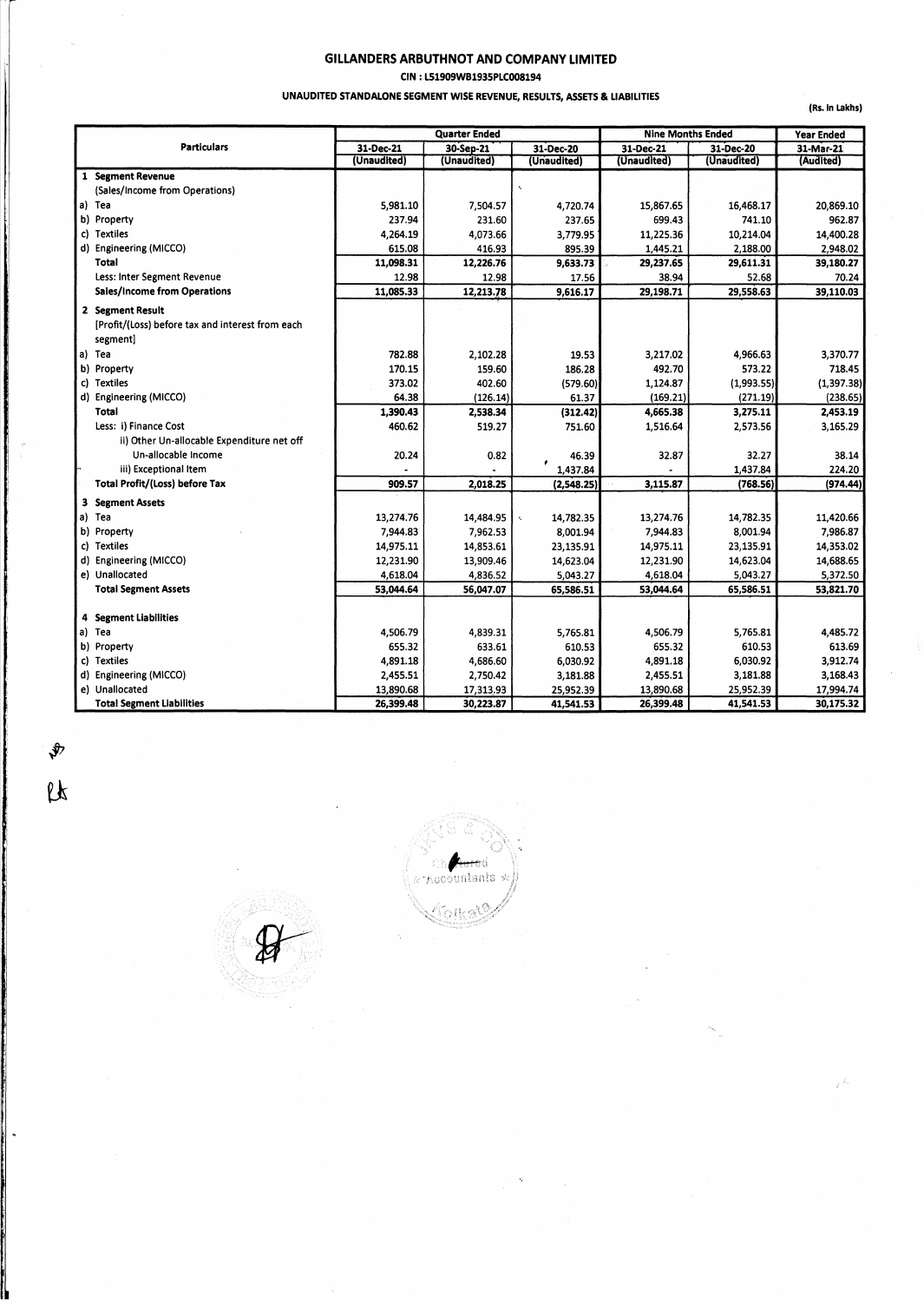- 1 The above Unaudited Standalone Financial Results were reviewed by the Audit Committee, and subsequently approved by the Board of Directors at their respective meetings held on 8th February, 2022. The results for the quarter and nine months ended 31st December, 2021, have been subjected to Limited review by the Statutory Auditors.
- 2 Tea Industry being seasonal in nature, results of the company for the part of the year (which includes results of Tea Division) should not be taken as indicative of results for the full year.
- 3 The company has assessed the recoverability and carrying values of Its assets comprising of property, plant and equipment, Inventories, receivables and other assets as at the date of the quarter and nine months ended 31st December, 2021 and on the basis of such valuation, has concluded that no material adjustment are required to be considered in the results of the standalone financial results. The impact of the pandemic, COVID- 19 may be different from the estimates made as at the date of approval of these financial results and the company will continue to closely monitor the situation.
- 4 Previous period / Year's figures have been regrouped/rearranged, wherever considered necessary.

By order of the Board **For Gillanders Arbuthnot and Company Limited** 

~' **Mahesh Sodhani** 

(Managing Director) DIN:02100322



Place: Kolkata Date: 8th February, 2022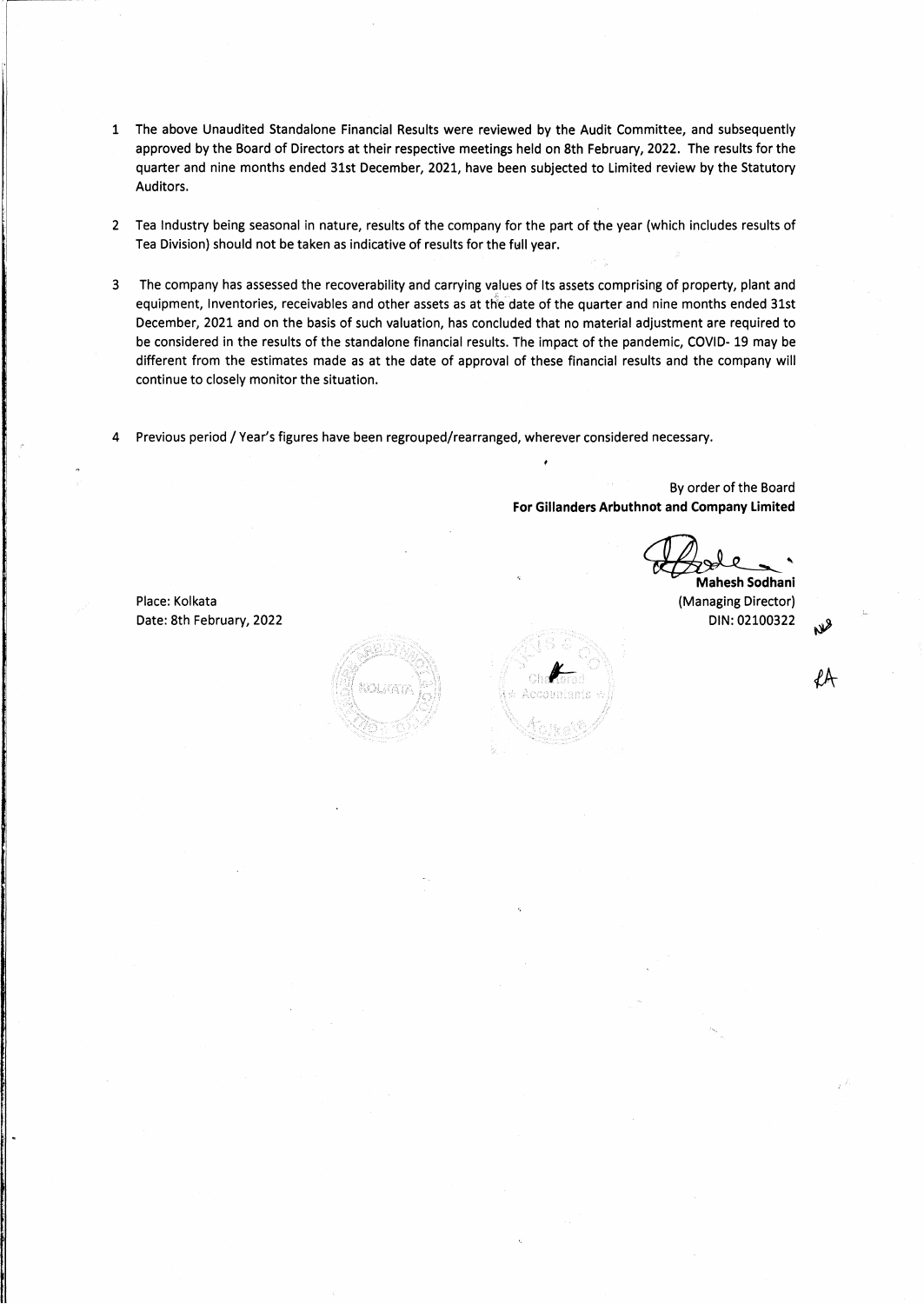# **JKVS&CO**

Chartered Accountants

5-A, Nandalal Jew Road, Kolkata-700026 (India) Phone : +91 33 24 76 5068 • E-mail : kolkata@jkvs.in

Independent Auditor's Review Report on Unaudited Standalone Quarterly and Nine Months Financial Results of Gillanders Arbuthnot and Company Limited pursuant to the Regulation 33 of SEBI (Listing Obligations and Disclosure Requirements) Regulations, 2015

#### To The Board of Directors of Gillanders Arbuthnot and Company Limited

- 1. We have reviewed the accompanying statement of unaudited standalone financial results of Gillanders Arbuthnot and Company limited (the 'Company'), for the quarter and nine months ended December 31, 2021 (the 'Statement') attached herewith, being submitted by the Company pursuant to the requirements of Regulation 33 of the SEBI {listing Obligations and Disclosure Requirements) Regulations, 2015 as amended (the 'Regulation').
- 2. This Statement, which is the responsibility of the Company's Management and approved by the Board of Directors of the Company, has been prepared in accordance with the recognition and measurement principles laid down in the Indian Accounting Standard 34 "Interim Financial Reporting" (lnd AS 34) prescribed under Section 133 of the Companies Act, 2013 as amended read with relevant rules issued there under and other accounting principles generally accepted in India. Our responsibility is to issue a report on these financial results based on our review.
- 3. We conducted our review of the Statement in accordance with the Standard on Review Engagements (SRE) 2410 "Review of Interim Financial Information Performed by the Independent Auditor of the Entity", issued by the Institute of Chartered Accountants of India. This standard requires that we plan and perform the review to obtain moderate assurance as to whether the statements are free of material misstatement. A review is limited primarily to inquiries of company personnel and analytical procedures applied to financial data and thus provide less assurance than an audit. We have not performed an audit and accordingly, we do not express an audit opinion.
- 4. Based on our review conducted as above and based on the consideration of the review reports of other auditor of Company's Engineering (MICCO) division referred to in paragraph 6 below nothing has come to our attention that causes us to believe that the accompanying statement of unaudited financial results prepared in accordance with the applicable Indian Accounting Standards as prescribed under Section 133. of the Companies Act, 2013, as amended read with relevant rules issued there under and other recognized accounting principles generally accepted in India, has not disclosed the information required to be disclosed in terms of the Regulation, including the manner in which it is to be disclosed, or that it contains any material misstatement.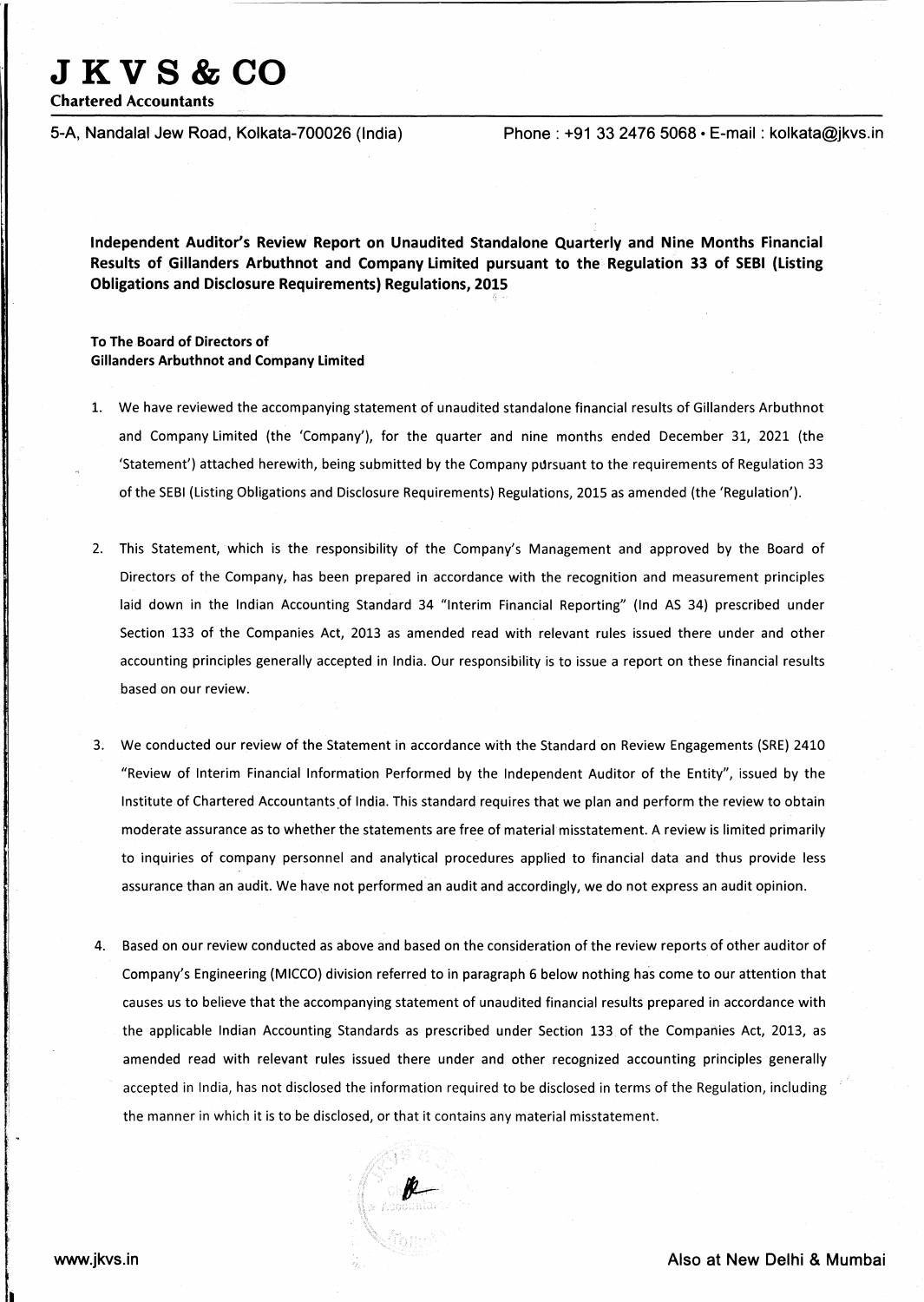#### 5. Emphasis of Matter

We draw attention to Note 3 of the standalone financial results, which describes the extent to which the COVID-19 pandemic will impact the Company's results which depend oq future developments that are highly uncertain. Our conclusion is not modified in respect of this matter.

#### 6. Other Matters

We did not review total assets of Rs. 12,287.16 lakhs as at December 31, 2021, total revenues of Rs. 615.08 and Rs. 1,445.21 lakhs, total net loss after tax of Rs. 54.81 and Rs. 576.37 lakhs and total comprehensive income of Rs. (-) 51.04 and Rs. (-) 563.98 lakhs for the quarter and nine months ended on December 31, 2021, included in the accompanying unaudited financial results in respect of the Company's Engineering (MICCO) Division, whose financial information have been reviewed by the other auditor and whose reports have been furnished to us. Our conclusion on the unaudited financial results, in so far as it relates to the affairs of such division is based solely on the report of the other auditor.

Our conclusion on the statement is not modified in respect of this matter.

Charlefod ecountanis

Place: Kolkata Date: 8<sup>th</sup> Day of February, 2022

For JKVS & CO. Chartered Accountants Firm's Registration No. 318086E

AJAY KUMAR Partner Membership No. 068756 UDIN:22068756AAVKIP7895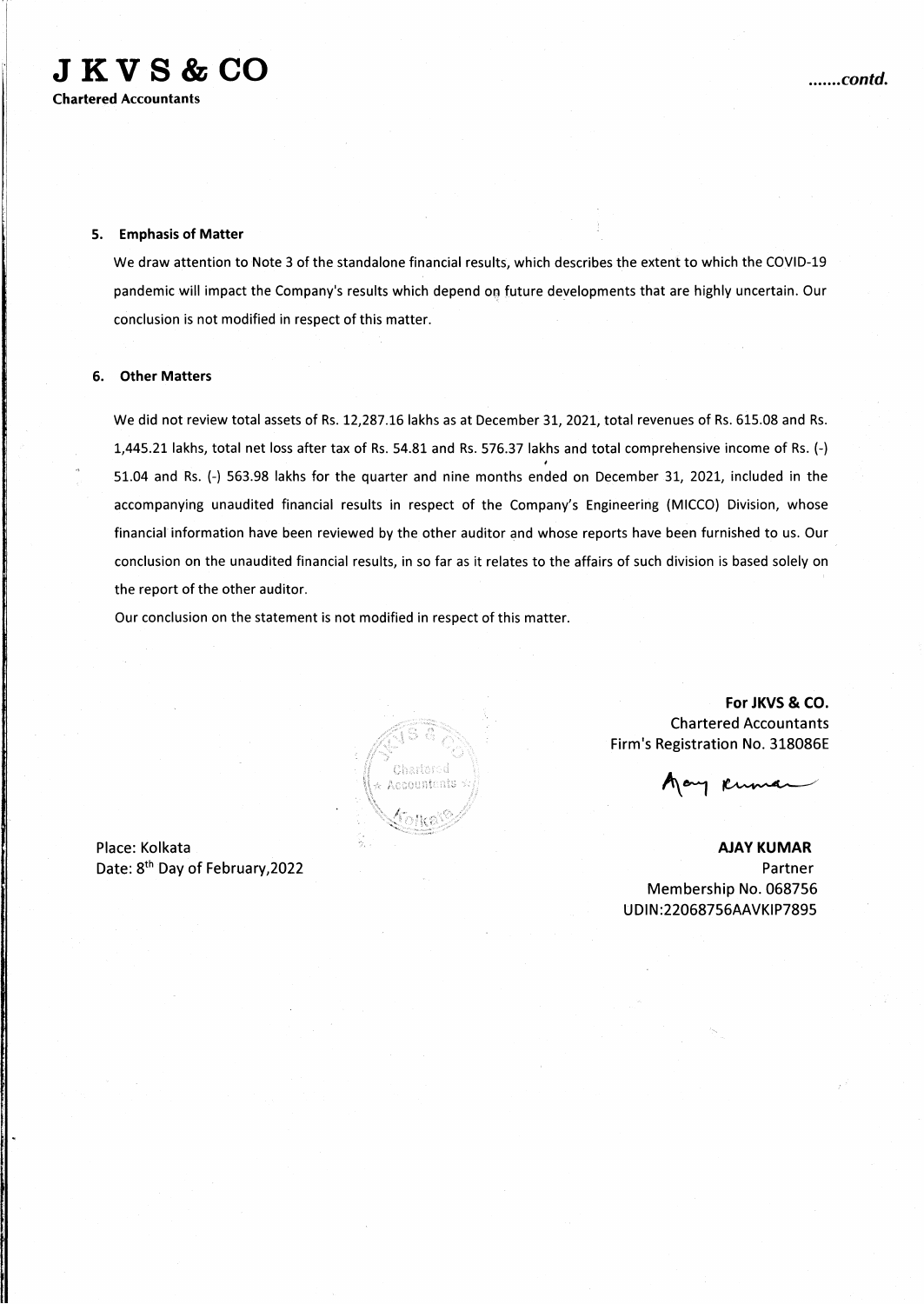#### GILLANDERS ARBUTHNOT AND COMPANY LIMITED CIN : LS1909WB1935PLC008194

#### Registered office : C-4 Glllander House, Netajl Subhas Road, Kolkata - 700001, Phone : (033) 2230 2331 (6 Lines), Fax : (033) 2230 4185

#### E-mail : glllanders@clllandersarbuthnot.com, Website : www.glllandersarbuthnot.com

STATEMENT Of UNAUDITED CONSOLIDATED FINANCIAL RESULTS FOR THE QUARTER AND NINE MONTHS ENDED 31ST DECEMBER 2021

(Rs In Lakhs)

|                    |                                                                                                          | <b>Quarter Ended</b> |                 | <b>Nine Months Ended</b> |             | Year Ended  |            |
|--------------------|----------------------------------------------------------------------------------------------------------|----------------------|-----------------|--------------------------|-------------|-------------|------------|
| <b>Particulars</b> |                                                                                                          | 31-Dec-21            | 30-Sep-21       | 31-Dec-20                | 31-Dec-21   | 31-Dec-20   | 31-Mar-21  |
|                    |                                                                                                          | (Unaudited)          | (Unaudited)     | (Unaudited)              | (Unaudited) | (Unaudited) | (Audited)  |
|                    | <b>Revenue from Operations</b>                                                                           | 11,376.32            | 12,986.61       | 10,143.20                | 31,463.49   | 31,856.92   | 43,075.51  |
|                    | II Other Income                                                                                          | 551.98               | 348.09          | 185.32                   | 1,508.59    | 809.26      | 936.89     |
|                    | III Total Income (I+II)                                                                                  | 11,928.30            | 13,334.70       | 10,328.52                | 32,972.08   | 32,666.18   | 44,012.40  |
|                    | IV Expenses:                                                                                             |                      |                 |                          |             |             |            |
|                    | Cost of Materials Consumed                                                                               | 2,745.15             | 2,823.22<br>看 天 | 1,996.84                 | 7,496.44    | 5,608.78    | 7,279.15   |
|                    | Purchases of Stock-in-Trade                                                                              | 1,459.21             | 2,229.64        | 1,637.92                 | 4,101.35    | 2,589.09    | 3,255.38   |
|                    | Changes in Inventories of Finished Goods, Work-in-progress and<br>Stock-in-Trade                         | (183.07)             | (1,059.16)      | 522.06                   | (3, 148.35) | 1,963.10    | 4,494.49   |
|                    | <b>Employee Benefits Expense</b>                                                                         | 2,946.14             | 3,406.39        | 3,062.97                 | 9,277.57    | 8,951.36    | 11,791.17  |
|                    | <b>Finance Costs</b>                                                                                     | 566.57               | 625.75          | 861.83                   | 1,841.65    | 2,984.93    | 3,690.29   |
|                    | Depreciation and Amortisation Expense                                                                    | 308.36               | 323.42          | 426.09                   | 948.08      | 1,268.13    | 1,603.57   |
|                    | Power and Fuel                                                                                           | 1,137.98             | 1,259.61        | 1,295.57                 | 3,296.23    | 3,254.94    | 4,130.12   |
|                    | Jobs on Contract                                                                                         | 237.36               | 146.84          | 293.05                   | 575.53      | 685.44      | 1,024.90   |
|                    | <b>Other Expenses</b>                                                                                    | 1,865.55             | 2,028.42        | 1,708.09                 | 6,191.57    | 5,729.75    | 8,046.11   |
|                    | Total Expenses (IV)                                                                                      | 11,083.25            | 11,784.13       | 11,804.42                | 30,580.07   | 33,035.52   | 45,315.18  |
|                    | V Profit/ (Loss) Before Exceptional Item and Tax (III-IV)                                                | 845.05               | 1,550.57        | (1,475.90)               | 2,392.01    | (369.34)    | (1,302.78) |
|                    | Exceptional Item                                                                                         |                      |                 | (1,437.84)               |             | (1, 437.84) | (224.20)   |
|                    | VI Profit / (Loss) before Tax                                                                            | 845.05               | 1,550.57        | (2, 913.74)              | 2,392.01    | (1,807.18)  | (1,526.98) |
|                    | <b>VII Tax Expenses</b>                                                                                  |                      |                 |                          |             |             |            |
|                    | - Current Tax                                                                                            | 90.63                | 130.72          |                          | 221.35      | 2.99        | 35.52      |
|                    | - Deferred Tax                                                                                           |                      |                 | 13.55                    |             |             |            |
|                    | VIII Profit /(Loss) for the period (VI-VII)                                                              | 754.42               | 1,419.85        | (2,927.29)               | 2,170.66    | (1,810.17)  | (1,562.50) |
|                    | IX Other Comprehensive Income                                                                            |                      |                 |                          |             |             |            |
|                    | Items that will not be reclassified to profit and loss                                                   | 4.71                 | 173.08          | (1.21)                   | 124.42      | 20.96       | (171.76)   |
|                    | Income tax relating to these items                                                                       | (1.69)               | (18.47)         |                          | (20.16)     |             |            |
|                    |                                                                                                          |                      |                 |                          |             |             |            |
|                    | Items that will be reclassified subsequently to profit or loss                                           | 13.10                | (42.80)         | (179.15)                 | (51.71)     | (471.45)    | (596.75)   |
|                    | Income tax relating to these items                                                                       |                      |                 |                          |             |             |            |
|                    | Other Comprehensive Income for the period (IX)                                                           | 16.12                | 111.81          | (180.36)                 | 52.55       | (450.49)    | (768.51)   |
|                    | X Total Comprehensive Income for the period attributable to the<br>owner of the Parent Company (Vill+IX) | 770.54               | 1,531.66        | (3, 107.65)              | 2,223.21    | (2,260.66)  | (2,331.01) |
|                    | XI Paid-up Equity Share Capital (Face Value of Rs 10 each)                                               | 2,134.23             | 2,134.23        | 2,134.23                 | 2,134.23    | 2,134.23    | 2,134.23   |
|                    | XII Other Equity                                                                                         |                      |                 |                          |             |             | 23,129.37  |
|                    | XIII Earnings per equity share                                                                           |                      |                 |                          |             |             |            |
|                    | Basic & Diluted (not annualised)                                                                         | 3.53                 | 6.65            | (13.72)                  | 10.17       | (8.48)      | (7.32)     |

"

S

 $\theta$ 

unianis<sup>:</sup>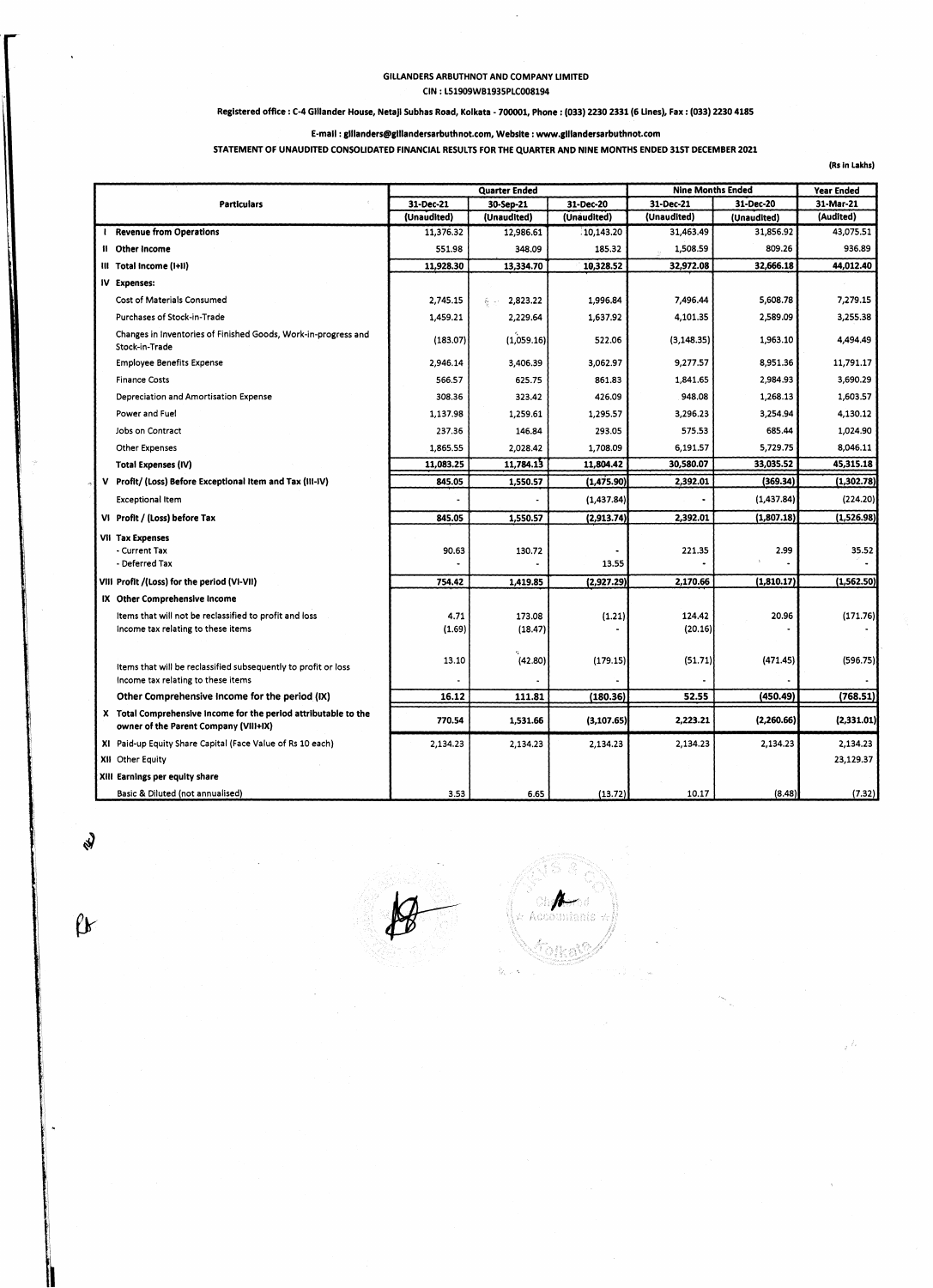### GILLANDERS ARBUTHNOT AND COMPANY LIMITED

CIN : L51909WB1935PLC008194

UNAUDITED CONSOLIDATED SEGMENT WISE REVENUE, RESULTS, ASSETS & LIABILITIES

|                                                  |                      |             |             |                          |                   | (Rs. in Lakhs) |
|--------------------------------------------------|----------------------|-------------|-------------|--------------------------|-------------------|----------------|
|                                                  | <b>Quarter Ended</b> |             |             | <b>Nine Months Ended</b> | <b>Year Ended</b> |                |
| <b>Particulars</b>                               | 31-Dec-21            | 30-Sep-21   | 31-Dec-20   | 31-Dec-21                | 31-Dec-20         | 31-Mar-21      |
|                                                  | (Unaudited)          | (Unaudited) | (Unaudited) | (Unaudited)              | (Unaudited)       | (Audited)      |
| 1 Segment Revenue                                |                      |             |             |                          |                   |                |
| (Sales/Income from Operations)                   |                      |             |             |                          |                   |                |
| a) Tea                                           | 6,272.09             | 8,277.40    | 5,247,77    | 18,132.43                | 18,766.46         | 24,834.58      |
| b) Property                                      | 237.94               | 231.60      | 237.65      | 699.43                   | 741.10            | 962.87         |
| c) Textiles                                      | 4,264.19             | 4,073.66    | 3,779.95    | 11,225.36                | 10,214.04         | 14,400.28      |
| d) Engineering (MICCO)                           | 615.08               | 416.93      | 895.39      | 1,445.21                 | 2,188.00          | 2,948.02       |
| Total                                            | 11,389.30            | 12,999.59   | 10,160.76   | 31,502.43                | 31,909.60         | 43,145.75      |
| Less: Inter Segment Revenue                      | 12.98                | 412.98      | 17.56       | 38.94                    | 52.68             | 70.24          |
| Sales/Income from Operations                     | 11,376.32            | 12,986.61   | 10,143.20   | 31,463.49                | 31,856.92         | 43,075.51      |
| 2 Segment Result                                 |                      |             |             |                          |                   |                |
| [Profit/(Loss) before tax and interest from each |                      |             |             |                          |                   |                |
| segment]                                         |                      |             |             |                          |                   |                |
| a) Tea                                           | 824.31               | 1,741.08    | (235.73)    | 2,818.17                 | 4,339.38          | 3,343.25       |
| b) Property                                      | 170.15               | 159.60      | 186.28      | 492.70                   | 573.22            | 718.45         |
| c) Textiles                                      | 373.02               | 402.60      | (579.60)    | 1,124.87                 | (1,993.55)        | (1, 397.38)    |
| d) Engineering (MICCO)                           | 64.38                | (126.14)    | 61.37       | (169.21)                 | (271.19)          | (238.65)       |
| Total                                            | 1,431.86             | 2,177.14    | (567.68)    | 4,266.53                 | 2,647.86          | 2,425.67       |
| Less: i) Finance Cost                            | 566.57               | 625.75      | 861.83      | 1,841.65                 | 2,984.93          | 3,690.29       |
| ii) Other Un-allocable Expenditure net off       |                      |             |             |                          |                   |                |
| Un-allocable Income                              | 20.24                | 0.82        | 46.39       | 32.87                    | 32.27             | 38.16          |
| iii) Exceptional Item                            |                      |             | 1,437.84    |                          | 1,437.84          | 224.20         |
| <b>Total Profit/(Loss) before Tax</b>            | 845.05               | 1,550.57    | (2,913.74)  | 2,392.01                 | (1,807.18)        | (1,526.98)     |
| 3 Segment Assets                                 |                      |             |             |                          |                   |                |
| a) Tea                                           | 24,075.19            | 24,937.64   | 26,112.84   | 24,075.19                | 26,112.84         | 23,558.92      |
| b) Property                                      | 7,944.83             | 7,962.53    | 8,001.94    | 7,944.83                 | 8,001.94          | 7,986.87       |
| c) Textiles                                      | 14,975.11            | 14,853.61   | 23,135.91   | 14,975.11                | 23,135.91         | 14,353.02      |
| d) Engineering (MICCO)                           | 12,231.90            | 13,909.46   | 14,623.04   | 12,231.90                | 14,623.04         | 14,688.65      |
| e) Unallocated                                   | 1,055.47             | 1,273.93    | 1,480.70    | 1,055.47                 | 1,480.70          | 1,809.92       |
| <b>Total Segment Assets</b>                      | 60,282.50            | 62,937.17   | 73,354.43   | 60,282.50                | 73,354.43         | 62,397.38      |
|                                                  |                      |             |             |                          |                   |                |
| 4 Segment Liabilities                            |                      |             |             |                          |                   |                |
| a) Tea                                           | 4,968.33             | 5,154.02    | 6,206.58    | 4,968.33                 | 6,206.58          | 5,155.83       |
| b) Property                                      | 655.32               | 633.61      | 610.53      | 655.32                   | 610.53            | 613.69         |
| c) Textiles                                      | 4,891.18             | 4,686.60    | 6,030.92    | 4,891.18                 | 6,030.92          | 3,912.74       |
| d) Engineering (MICCO)                           | 2,455.51             | 2,750.42    | 3,181.88    | 2,455.51                 | 3,181.88          | 3,168.43       |
| e) Unallocated                                   | 19,825.35            | 22,996.25   | 31,990.57   | 19,825.35                | 31,990.57         | 24,283.09      |
| <b>Total Segment Liabilities</b>                 | 32,795.69            | 36,220.90   | 48,020.48   | 32,795.69                | 48,020.48         | 37,133.78      |

 $\mathbf{v}$ 

伙

فللمستستد والمناه

Jr-··. Ø .<br>Accountaris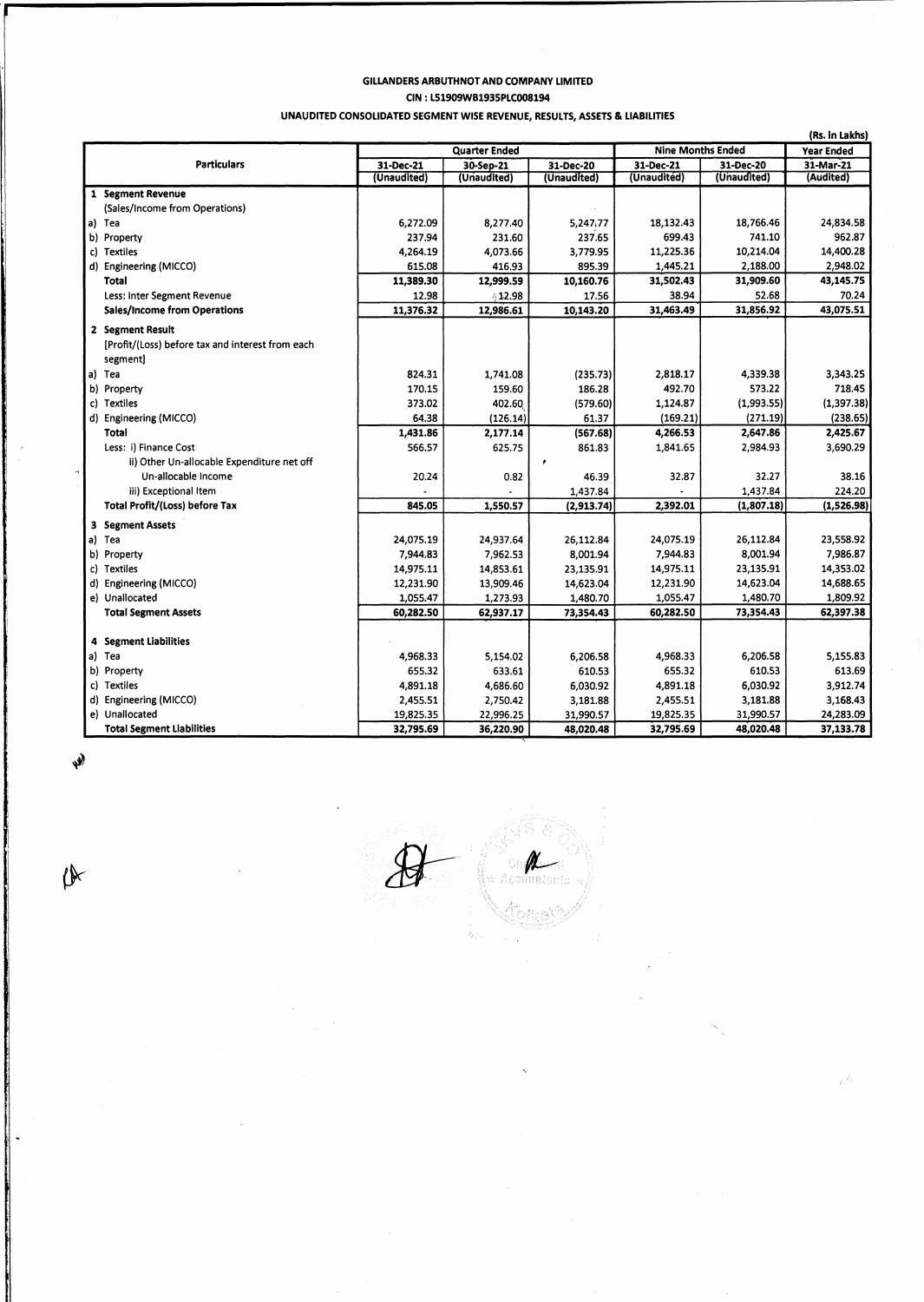#### **NOTES:**

- 1 The above Unaudited Consolidated Financial Results were reviewed by the Audit Committee, and subsequently approved by the Board of Directors at their respective meetings held on 8th February, 2022. The results for the quarter and Nine months ended 31st December, 2021, have been subjected to Limited review by the Statutory Auditors.
- 2 Tea Industry being seasonal in nature, results of the company for the part of the year (which includes results of Tea Division) should not be taken as indicative of results for the full year.
- 3 The Group has assessed the recoverability and carrying values of Its assets comprising of property, plant and equipment, Inventories, receivables and other assets as at the date of quarter and nine months ended 31st December, 2021 and on the basis of such valuation, has concluded that no material adjustment are required to be considered in the results of the consolidated financial results. The impact of the pandemic, COVID- 19 may be different from the estimates made as at the date of approval of these financial results and the Group will continue to closely monitor the situation.
- 4 Previous period figures have been regrouped / rearranged, wherever necessary.

By order of the Board **For Gillanders Arbuthnot and Company Limited** 

~' **Mahesh Sodhani**  (Managing Director) DIN: 02100322

Place: Kolkata Date: 8th February, 2022



KR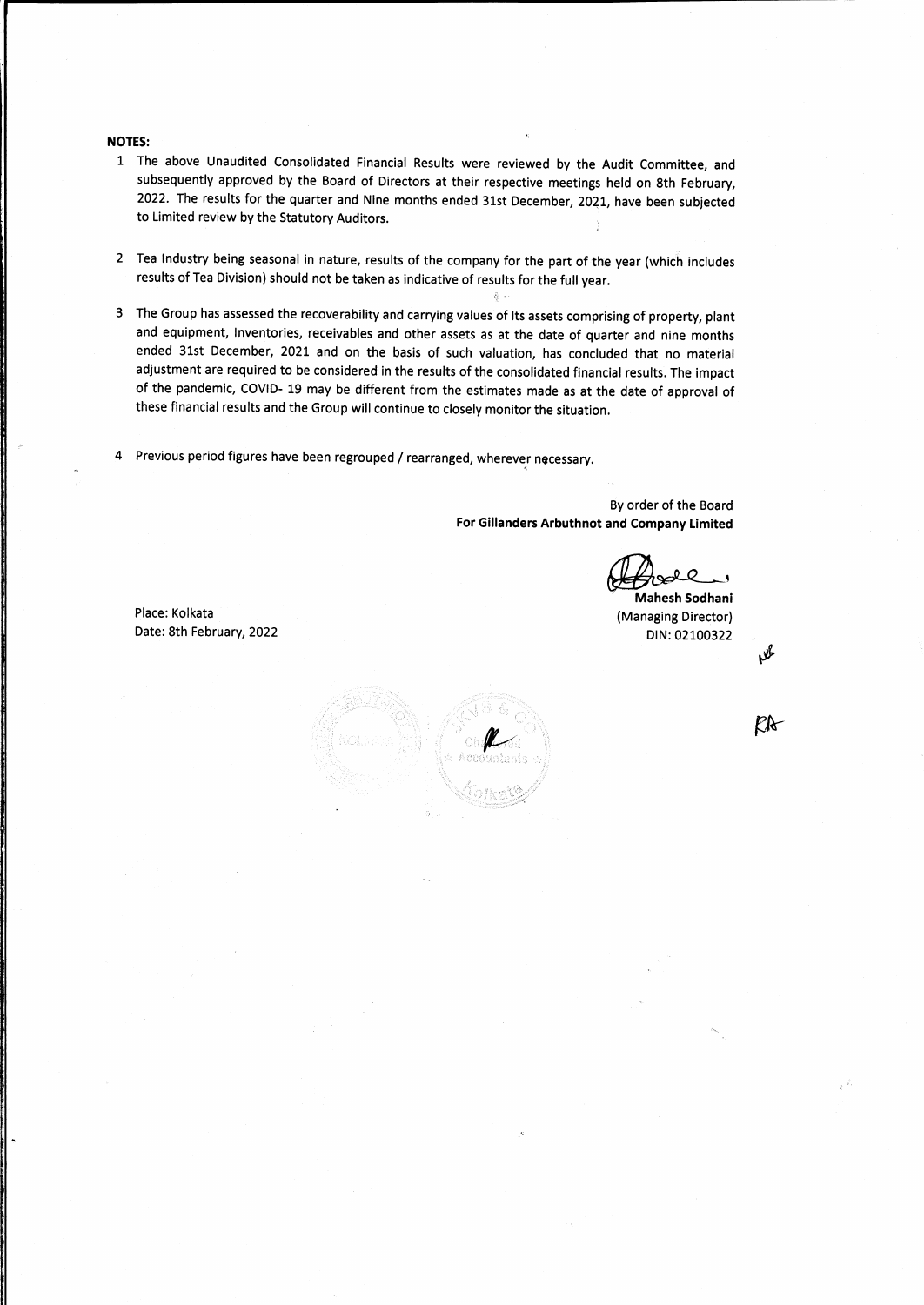# **JKVS&CO**

**Chartered Accountants** 

**5-A, Nandalal Jew Road, Kolkata-700026 (India) Phone: +91 33 2476 5068 • E-mail: kolkata@jkvs.in** 

**Independent Auditor's Review Report on unaudited consolidated Quarterly and Nine Months Financial Results of Gillanders Arbuthnot and Company Limited pursuant to the Regulation 33 of SEBI (Listing Obligations and Disclosure Requirements) Regulations, 2015, as amended** 

#### **To, The Board of Directors of Gillanders Arbuthnot and Company Limited**

- 1. We have reviewed the accompanying statement of unaudited consolidated financial results of Gillanders Arbuthnot and Company Limited ('the Holding Company') and its, Subsidiary (the Holding Company and its subsidiary together referred to as "the Group"), and total comprehensive income for the quarter and nine months ended December 31, 2021 ("the Statement"), attached herewith, being submitted by the Holding Company pursuant to the requirement of Regulation 33 of SEBI (Listing Obligations and Disclosure Requirements) Regulations, 2015 as amended ('the Regulation').
- 2. This Statement, which is the responsibility of the Holding Company's Management and approved by the Holding Company's Board of Directors, has been prepared in accordance with the recognition and measurement principles laid down in Indian Accounting Standard 34 "Interim Financial Reporting" ("lnd AS 34"), prescribed under Section 133 of the Companies Act, 2013, and other accounting principles generally accepted in India. Our responsibility is to issue a report on these financial results based on our review.
- 3. We conducted our review of the Statement in accordance with the Standard on Review Engagements (SRE) 2410 "Review of Interim Financial Information Performed by the Independent Auditor of the Entity", issued by the Institute of Chartered Accountants'of India. A review of interim financial information consists of making inquiries, primarily of persons responsible for financial and accounting matters, and applying analytical and other review procedures. A review is substantially less in scope than an audit conducted in accordance with Standards on Auditing and consequently does not enable us to obtain assurance that we would become aware of all significant matters that might be identified in an audit. Accordingly, we do not express an audit opinion.

We also performed procedures in accordance with the circular issued by the SEBI under Regulation 33 (8) of the SEBI (Listing Obligations and Disclosure Requirements) Regulations, 2015, as amended, to the extent applicable.

4. The Statement includes the results of the following entities:

| <b>Name of the Entity</b>                | Relationship           |
|------------------------------------------|------------------------|
| Gillanders Arbuthnot and Company Limited | <b>Holding Company</b> |
| Gillanders Holdings (Mauritius) Limited  | Subsidiary             |
| Naming'omba Tea Estates Limited          | Step down Subsidiary   |

#### **www.jkvs.in Also at New Delhi & Mumbai**